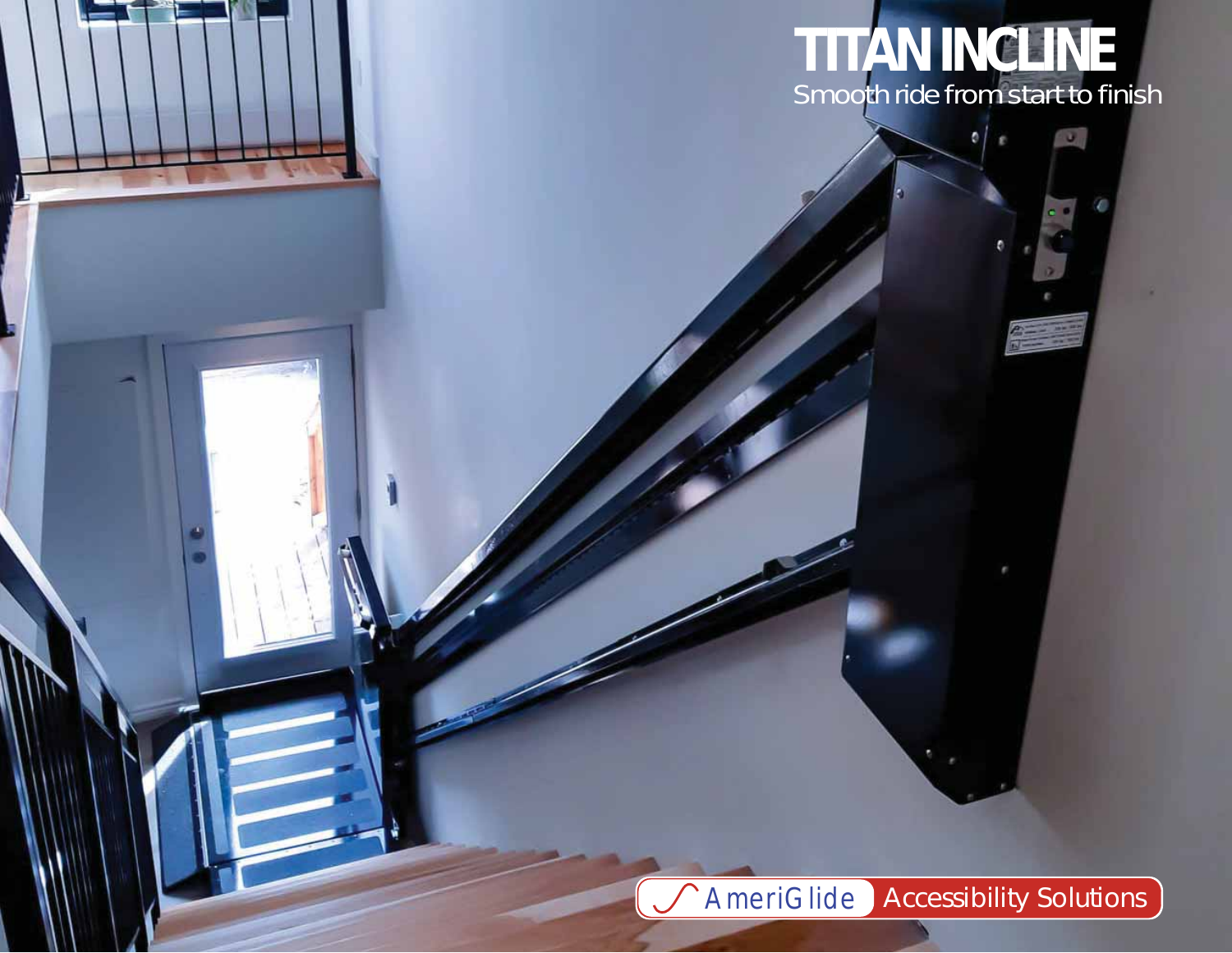## SPACE SAVING, EASY ACCESS.

The AMERIGLIDE Titan inclined platform lift offers a smooth and stable ride due to its unique stair mounted C-shaped rail system design. This platform fits most single flight straight stairscases and can easily be folded up, allowing easy access to the stairs when not in use.

Suitable for home or commercial applications, this inclined platform lift is perfect for various types of environments where a traditional elevator or vertical platform is not adequate. Additionally, the TITAN does not require a mechanical room, as the motor is housed in the sleek and slim upper landing column.

For decades, AmeriGlide has installed thousands of inclined platform lifts in public buildings and private residences all over the world. We have been manufacturing and servicing custom manufactured in North-America since 1991.

#### EASY INSTALLATION

With our qualified technicians, your TITAN platform lift can be installed quickly and safely.

### SPACE SAVER

Ramp and guard rails fold and lock in place during operations and release at landings for easy boarding and exiting.

#### PEACE OF MIND

The TITAN meets CSA-B613 B355-15, ASME 17.1, ASME 18.1 giving you the peace of mind!



### AMERIGLIDE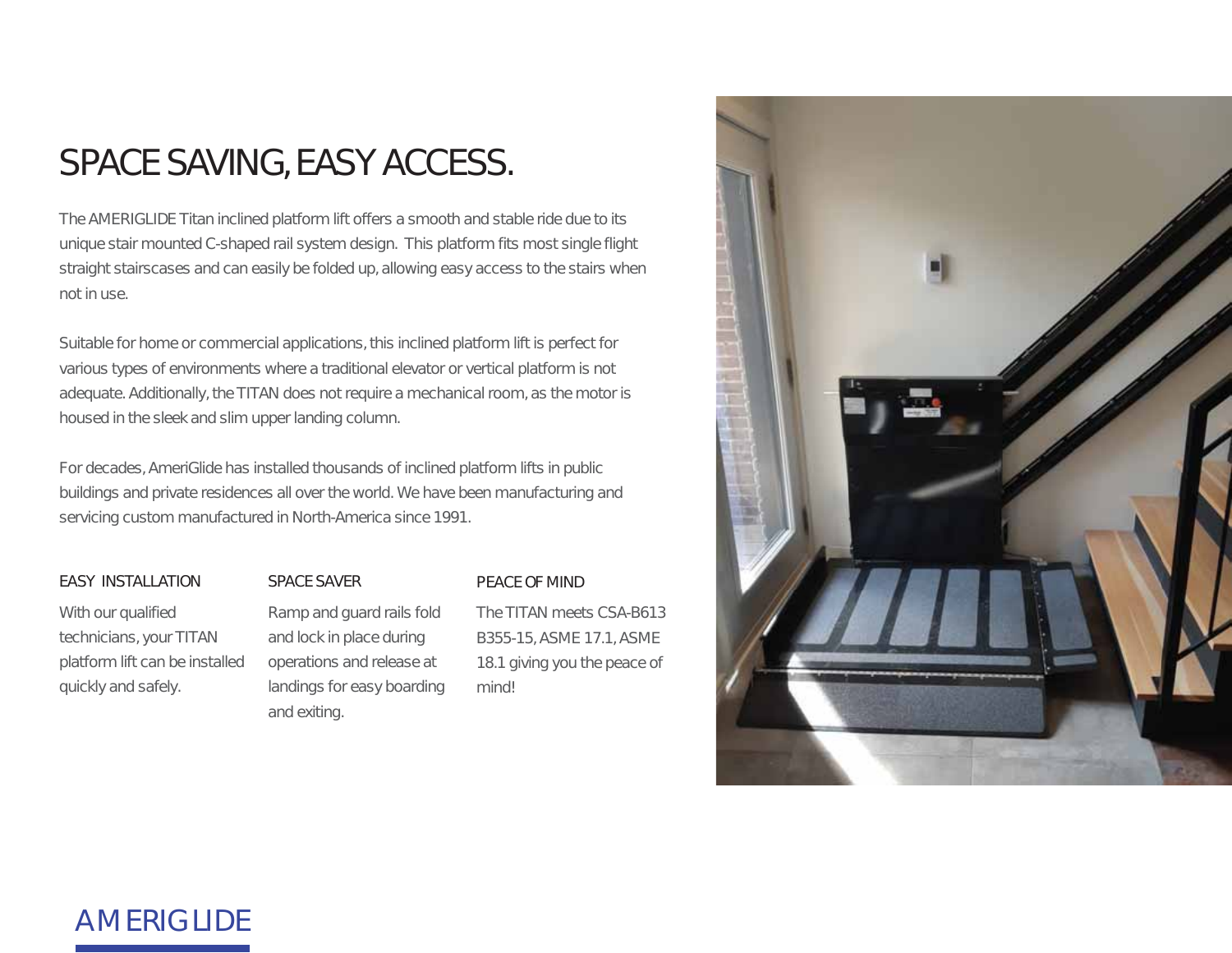# Unobstrusive designs for easy access

These standard features come on every Titan. No extra cost, just great value!



### STANDARD FEATURES

| <b>Drive System</b>   | Chain and sprocket                     |
|-----------------------|----------------------------------------|
| Max. Capacity         | 550 lbs (250 KG)                       |
| <b>Type</b>           | Straight                               |
| Max. Travel           | <b>Custom Travel</b>                   |
| <b>Travel Speed</b>   | 15 FPM (0.08 M/S)                      |
| <b>Track Material</b> | Anodized Aluminum                      |
| Controls              | <b>Constant Pressure Rocker Switch</b> |
| Codes & Regulations   | CSA B6130-00, B355-09 & ASME 18.1      |



### AMERIGLIDE